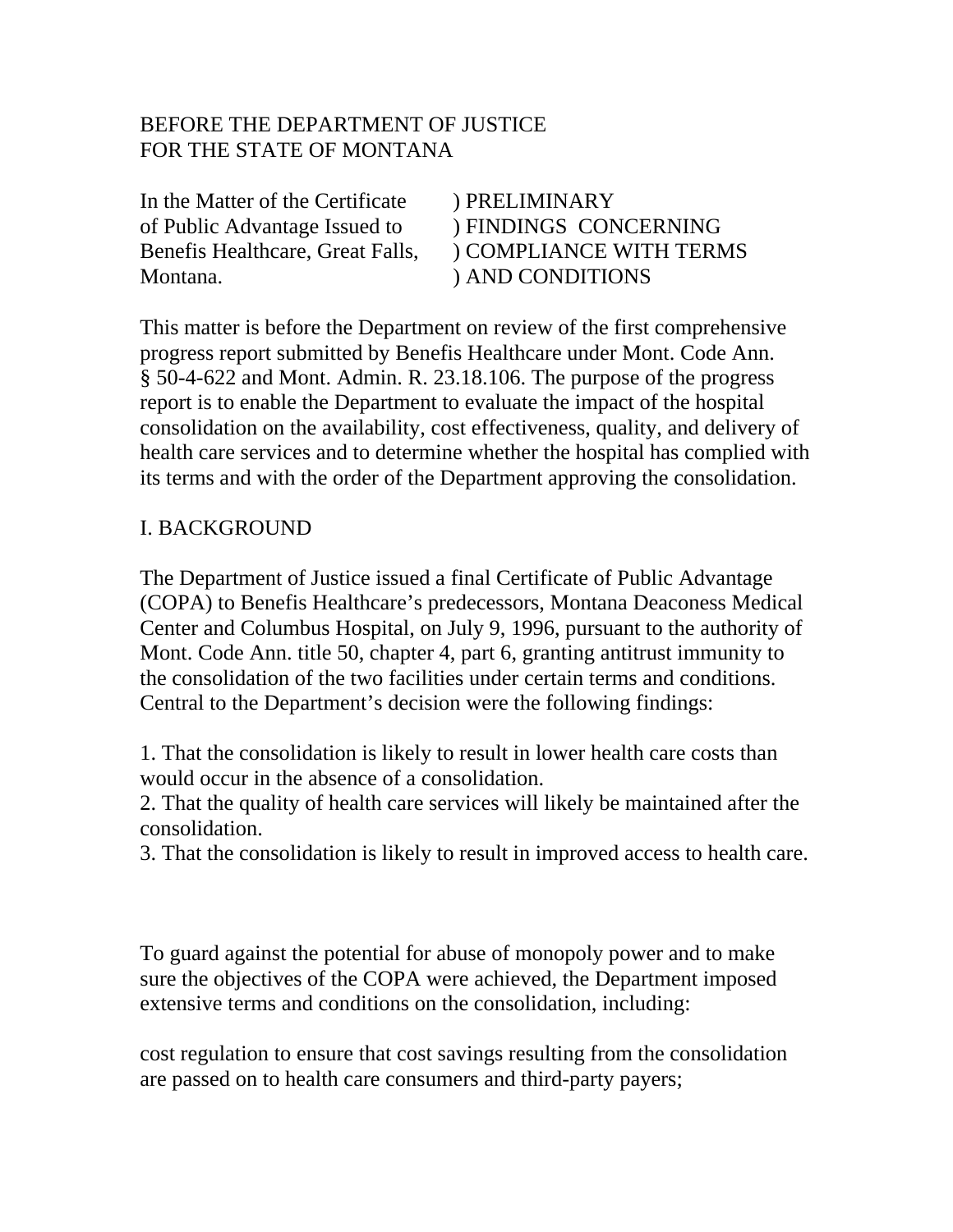access regulation to ensure that medical services available in Great Falls before the merger are not denied as a result of it; and

quality regulation, including submission of certain internal quality reporting measures including patient outcomes, satisfaction surveys, and other quality indicators to ensure that quality of care is not diminished as a result of the consolidation.

Following issuance of the COPA, the Department entered into an agreement with the Montana Department of Public Health and Human Services (PHHS) under which PHHS assumed responsibility for conducting quality review of the consolidated hospital in accordance with the terms of the COPA. The Department thereafter contracted with the Topeka, Kansas, firm of Myers and Stauffer LC to conduct a review of the audited financial statements and related data of the hospital, as well as its annual report, and make necessary calculations to enable the Department to determine whether the hospital is in compliance with the cost regulation imposed by the COPA.

In March 1998, the Department received the hospital's progress report for 1997, and on May 1, 1998, received the hospital's 1997 annual audit report and additional documents related to its 1997 employee satisfaction survey. The Department subsequently received a report from PHHS documenting its findings regarding quality of care. Finally, on October 16, 1998, the Department received Myers and Stauffer's Independent Accountant's Report on Applying Agreed-Upon Procedures Related to Benefis Healthcare's COPA, 6/1/1996 to 12/31/1997.

The Department also has received letters from residents of the Great Falls service area during the two years since issuance of the COPA regarding its effectiveness and concerns that have arisen about the hospital's performance.

Having reviewed and carefully considered all information provided to date by the hospital, PHHS, the independent accountant, and the public, the Department is prepared to enter preliminary findings regarding the state of Benefis's compliance with the COPA. However, pursuant to its authority under Mont. Admin. R. 23.18.106(3), the Department also finds it appropriate to solicit and consider public comment on Benefis's compliance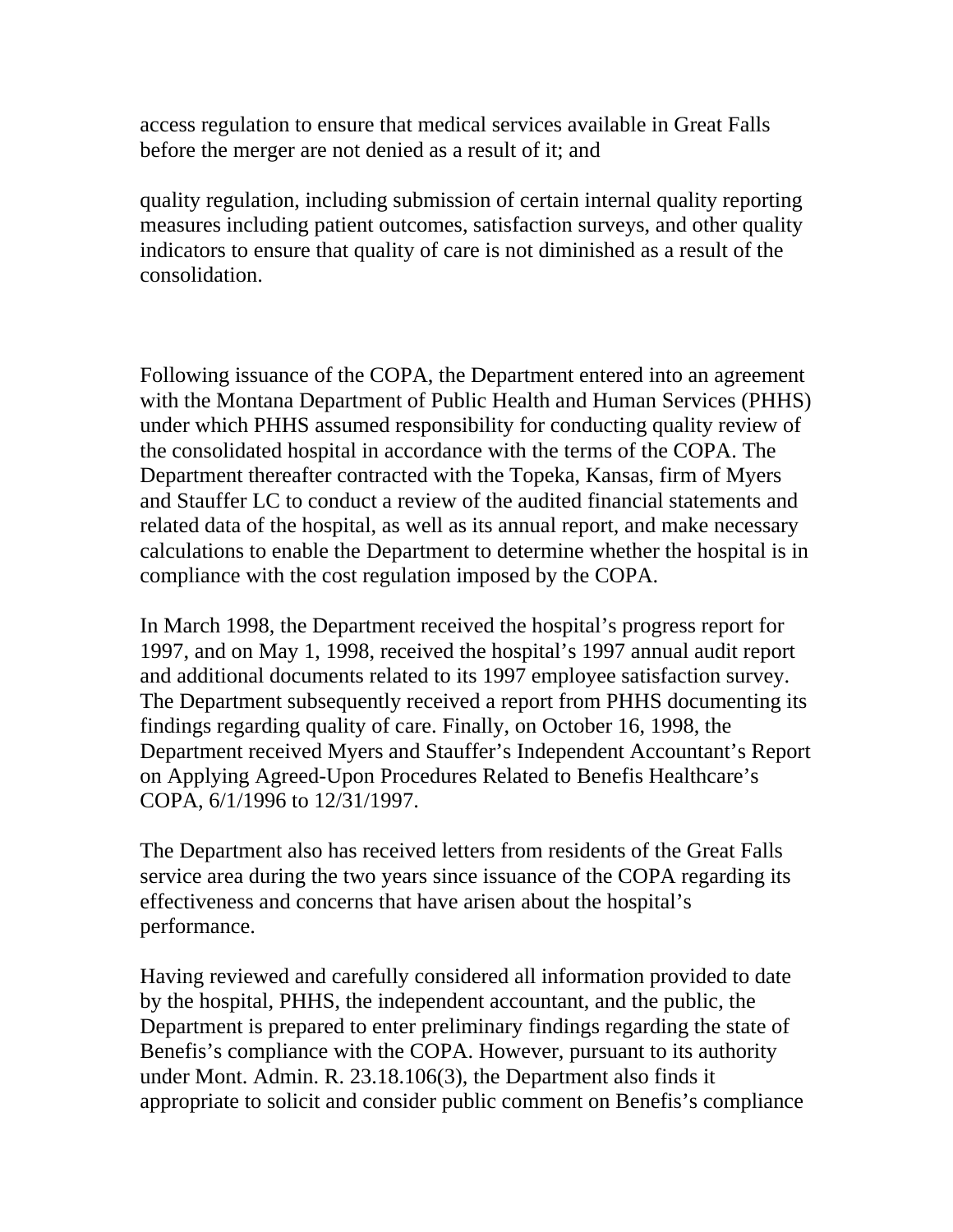with the COPA, and will accept written comment for a period of 30 days following the issuance of these preliminary findings.

# II. COMPLIANCE WITH TERMS AND CONDITIONS

# A. Savings and Price Reductions

According to the findings of Myers and Stauffer, the hospital did not eliminate any services during 1997, although a number of services were consolidated. The hospital has taken aggressive steps to consolidate functions and eliminate redundant services and support functions. The overall operating expenses for the hospital declined by approximately \$4.3 million from 1996 levels, and total expenses were decreased by \$5.4 million over 1996 levels. Savings are expected to increase as additional costs associated with construction and other consolidation activities are eliminated. The total FTE count dropped from 1,891.3 in June 1996 to 1,687.4 for 1997, the majority of which occurred through attrition.

The following services and functions were consolidated through the end of 1997: Accounting, Administration, Bronchoscopy Lab/Pulmonary Function Testing, Community Relations, Continuing Care Services, Continuous Improvement Services, Education Services, Flight Program, Human Resources/Personnel, Lab (partial), Laundry Services, Library, Patient Business Services, Pediatrics, Purchasing, Rehabilitation, and Utilization Review/Managed Care. Virtually all clinical services were expected to be consolidated by the end of 1998.

The hospital made significant price reductions, with a particular emphasis on discounting prices for selected outpatient diagnostic and surgical services. Aggregate inpatient prices were found to have decreased by 12.6% and outpatient prices by 17.4%. Like other facilities nationwide, the hospital has experienced a decrease in inpatient days.

Based on a thorough analysis conducted pursuant to the economic model established by the Department under the terms of the COPA, Myers and Stauffer's review determined the total revenue cap to be \$131.65 million, and adjusted hospital revenue subject to the cap to be \$135.09 million. The final report concludes that the hospital generated patient-based revenues exceeding the revenue cap by approximately \$3.4 million. Under section 1.j(1) of the terms and conditions of the COPA, excess revenues above the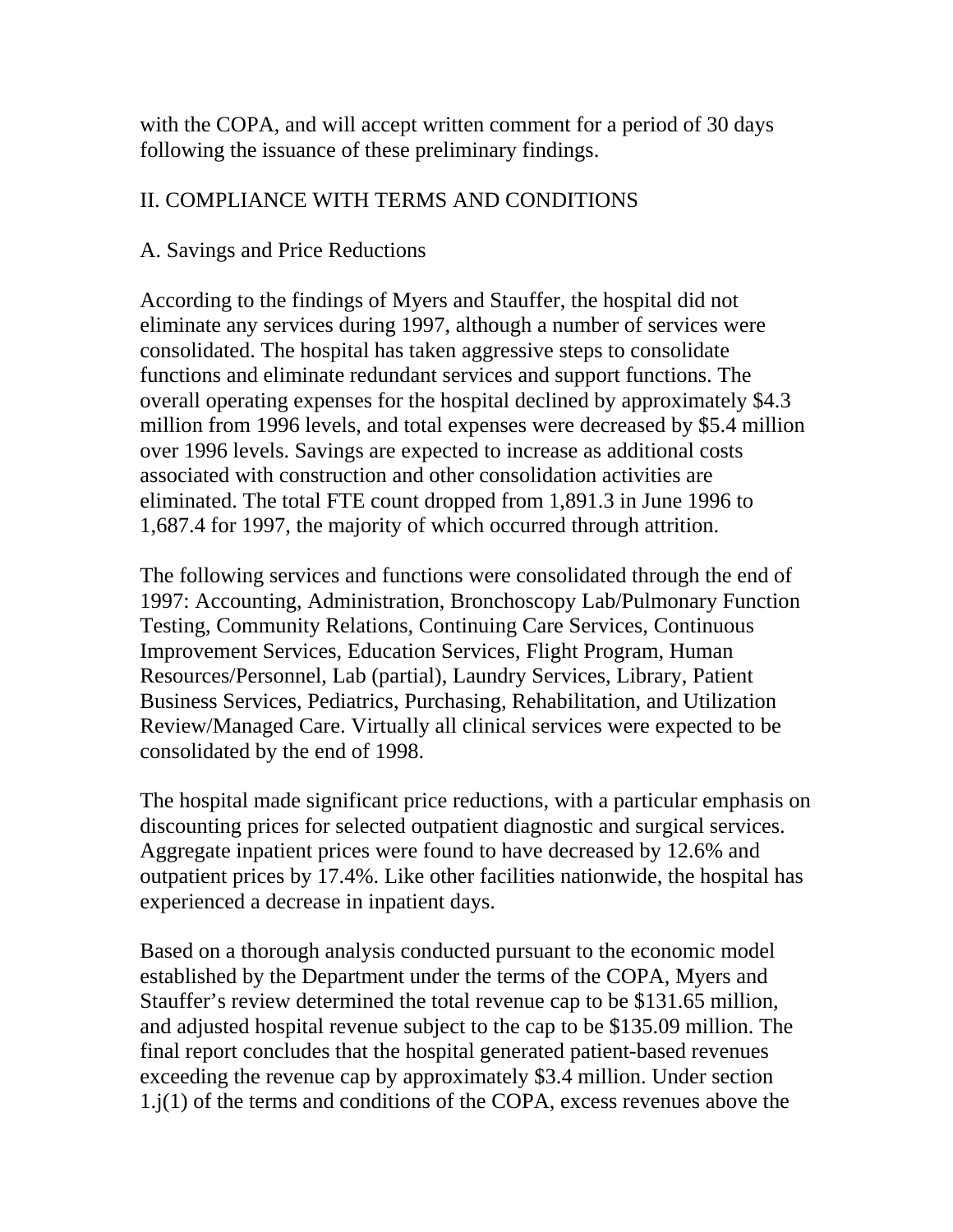patient revenue cap that are under \$3.5 million are to be retained by the hospital and returned to consumers through lower prices during the following year. With inflationary adjustments, the hospital remains below the maximum surplus threshold by approximately \$200,000.

The Department adopts the report of the independent accountant and finds that for the period ending December 31, 1997, the hospital has complied with the terms of the cost regulation imposed by the COPA.

## B. Quality of Health Care Services

### 1. PHHS Monitoring

In July 1996 the Department entered into a Memorandum of Agreement with PHHS under which PHHS assumed oversight of section 2 of the terms and conditions of the COPA. The Agreement set forth the specific duties of PHHS, including monitoring the hospital's accreditation by the Joint Commission on the Accreditation of Hospital Organizations; monitoring the number of operating rooms and reporting any substantial deviation from industry standards; developing quality indicators for the reporting and comparison of data; developing surveys for patients, medical, nursing and hospital staff, as well as forms for collection and submission of data concerning staffing ratios; and reviewing complaints from consumers referred by the Department or by the Community Health Council.

Representatives of PHHS met immediately with staff of the Deaconess and Columbus hospitals to begin preparation for the quality monitoring devices. PHHS conducted a public forum on October 29, 1996, for the purpose of reviewing its responsibilities with the community and receiving feedback on quality concerns regarding the hospital. Approximately 30 to 35 people attended the public forum.

Since completing development of the survey and reporting instruments, PHHS has also established a reporting process for review of patient complaints reported to the hospital's patient advocate, and has met at least quarterly with the patient advocate to review complaints. The PHHS staff assigned to monitor Benefis's compliance with the COPA have conducted numerous on-site visits to the hospital and have met with hospital staff to discuss concerns. PHHS has followed up on all complaints received by staff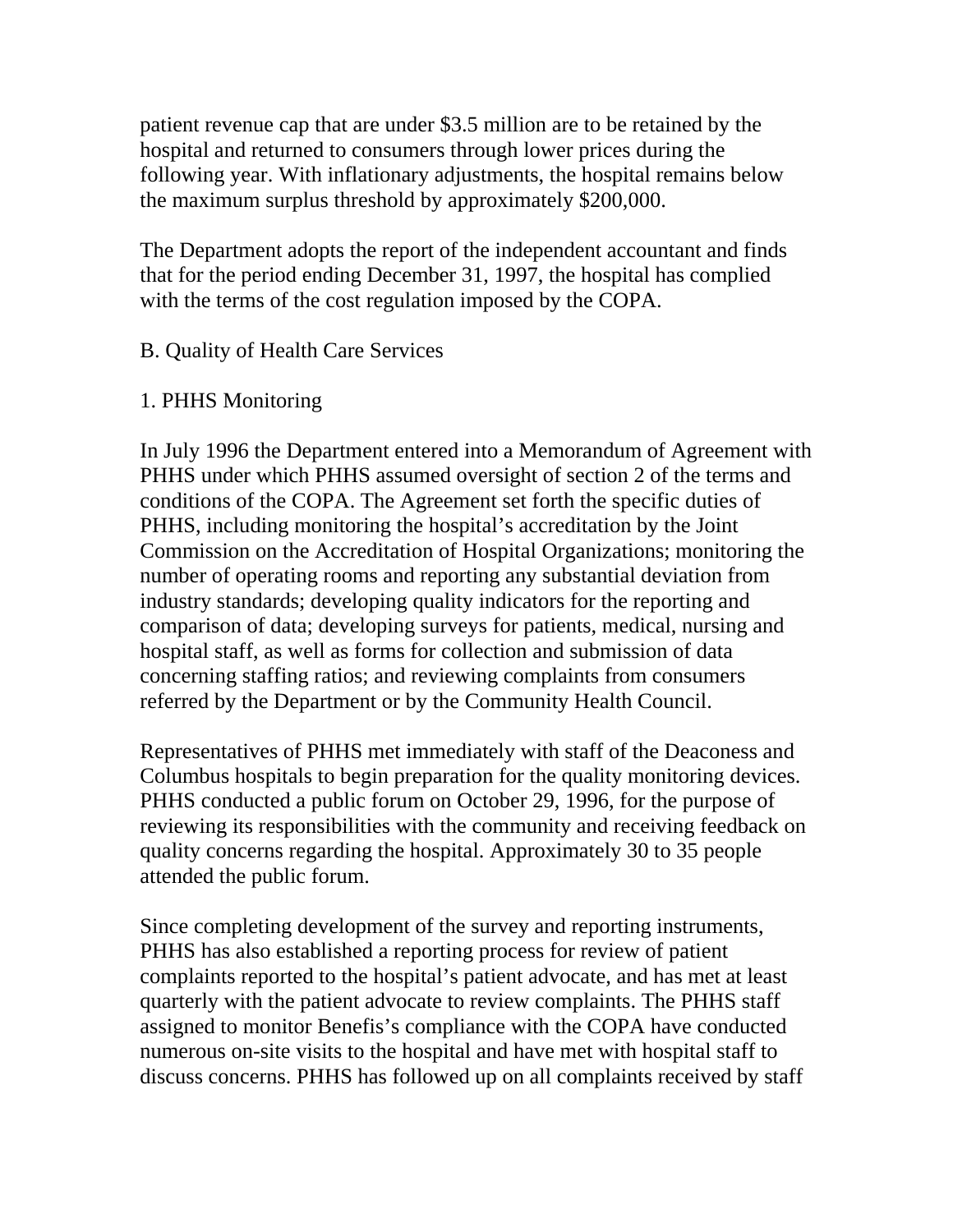or patients and has made specific recommendations to the hospital. The hospital has been responsive in addressing those recommendations.

In compliance with section 2 of the terms and conditions, PHHS has developed reporting devices to monitor quality of care, and has reported to the Department on a quarterly basis the results of its surveys. The areas in which PHHS conducted monitoring–which are consistent with reports required by the Joint Commission on the Accreditation of Hospital Organizations (JCAHO)–are:

Maternity Services

Orthopedic Services

Emergency Room waiting times

Surgical Capacity and Utilization of Operating Rooms

Rehabilitation Services

Medical/Surgical Inpatients; Nosocomial Infections

Based on the data gathered through these monitoring devices, it appears that the hospital remains within expectations for a facility of its size and no significant problems were detected. However, concerns were raised regarding (1) infection control and (2) a lack of coordination between physicians and hospital staff in the scheduling of operating rooms.

The hospital continued throughout 1997 to allow operating schedules to be established through anesthesiologists, instead of having that function centralized at the hospital. As a result, there has been less efficient coordination between physicians and the hospital and times when hospital staff was not prepared for surgeries. At PHHS's recommendation, the hospital is putting plans into place to conduct operating room scheduling itself.

With respect to infection controls, PHHS has conducted on-site visits to follow up on infection control concerns and Benefis has implemented the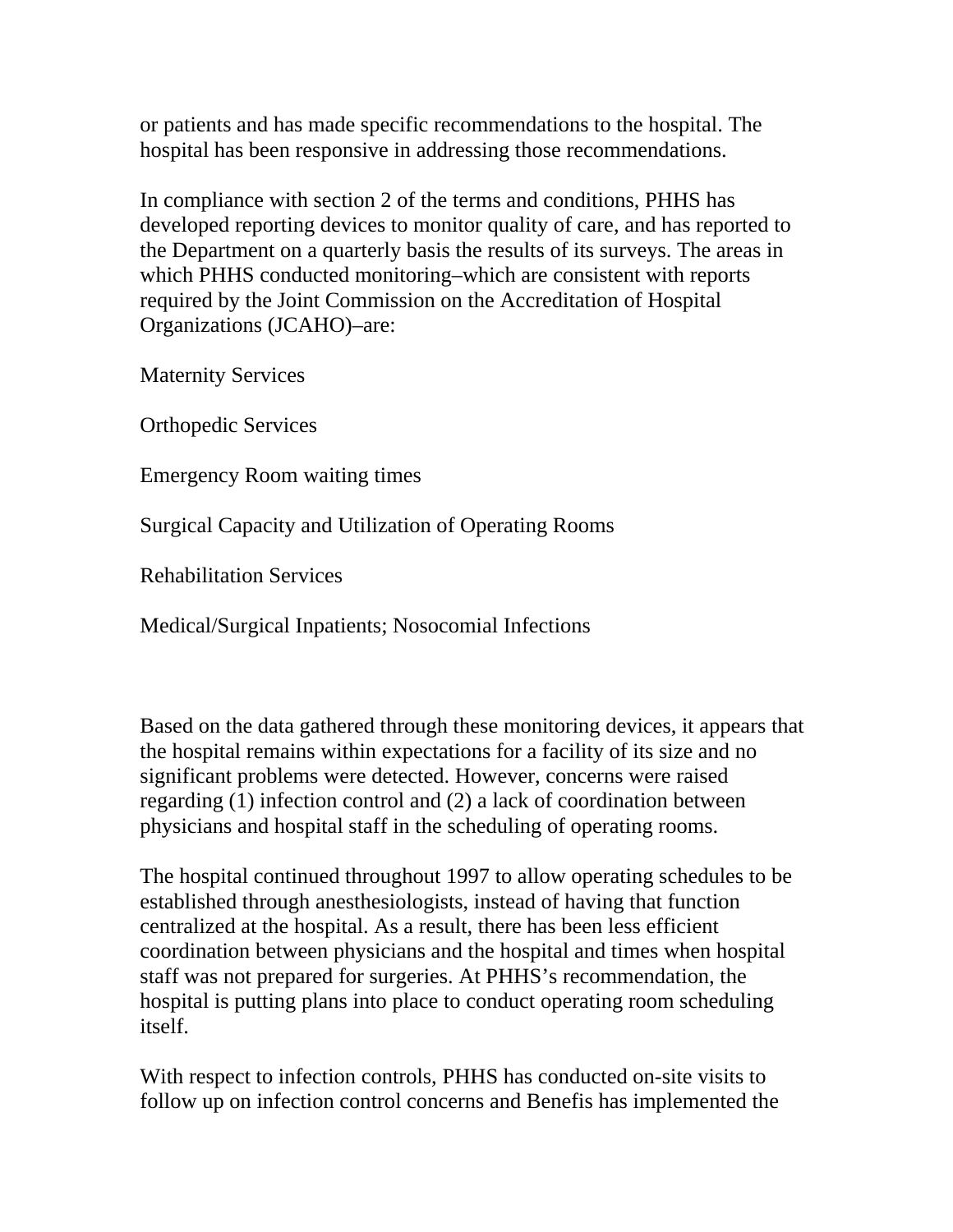recommendations of PHHS. Infection rates are a key component of quality monitoring, as they reflect the quality of patient care being delivered by direct care staff. It is important that the hospital pay close attention to the recommendations of its own infection control staff; PHHS will continue to closely monitor this area.

#### 2. JCAHO Evaluation

The hospital was evaluated by the JCAHO in November 1996 and at that time received a score of 86%. Required corrections were made within six months following the survey and Benefis was issued accreditation status for a term of three years.

#### 3. Patient Satisfaction Surveys

Patient satisfaction surveys have been developed and are being used in the areas of outpatient surgery, inpatient hospitalization, outpatient therapies, emergency room, home care, psychiatry, convenience care, and substance abuse. Benefis also surveyed residents of its Skilled Nursing Facility and patients in its Transitional Care Unit twice during the year. The return rate for the surveys remained considerably lower than the national average throughout 1997. Benefis has taken appropriate measures to increase the rate of return, including the installation of "comment boxes" within the hospital for patients to provide immediate feedback. Throughout 1997, in part due to the low response rate, no significant trends in quality of care could be identified from the patient satisfaction surveys. The surveys showed that the Emergency Department achieved the highest satisfaction scores of all hospital services, with an average satisfaction score more than one standard deviation above the norm mean. The lowest satisfaction score went to Benefis Convenience Care, with an average score more than one standard deviation below the norm mean. A principal item of concern from the surveys and patient complaints was staff and physician attitude or demeanor–lack of courtesy, rudeness and low staff morale. With assistance from PHHS, Benefis is taking measures to address the problems associated with dissatisfied staff, discussed later in this report. Further, although the COPA does not govern physicians, the hospital has implemented a process to review and address complaints regarding physicians. Finally, Benefis has established an organization improvement goal in all surveyed areas for 1998.

#### 4. Patient Advocate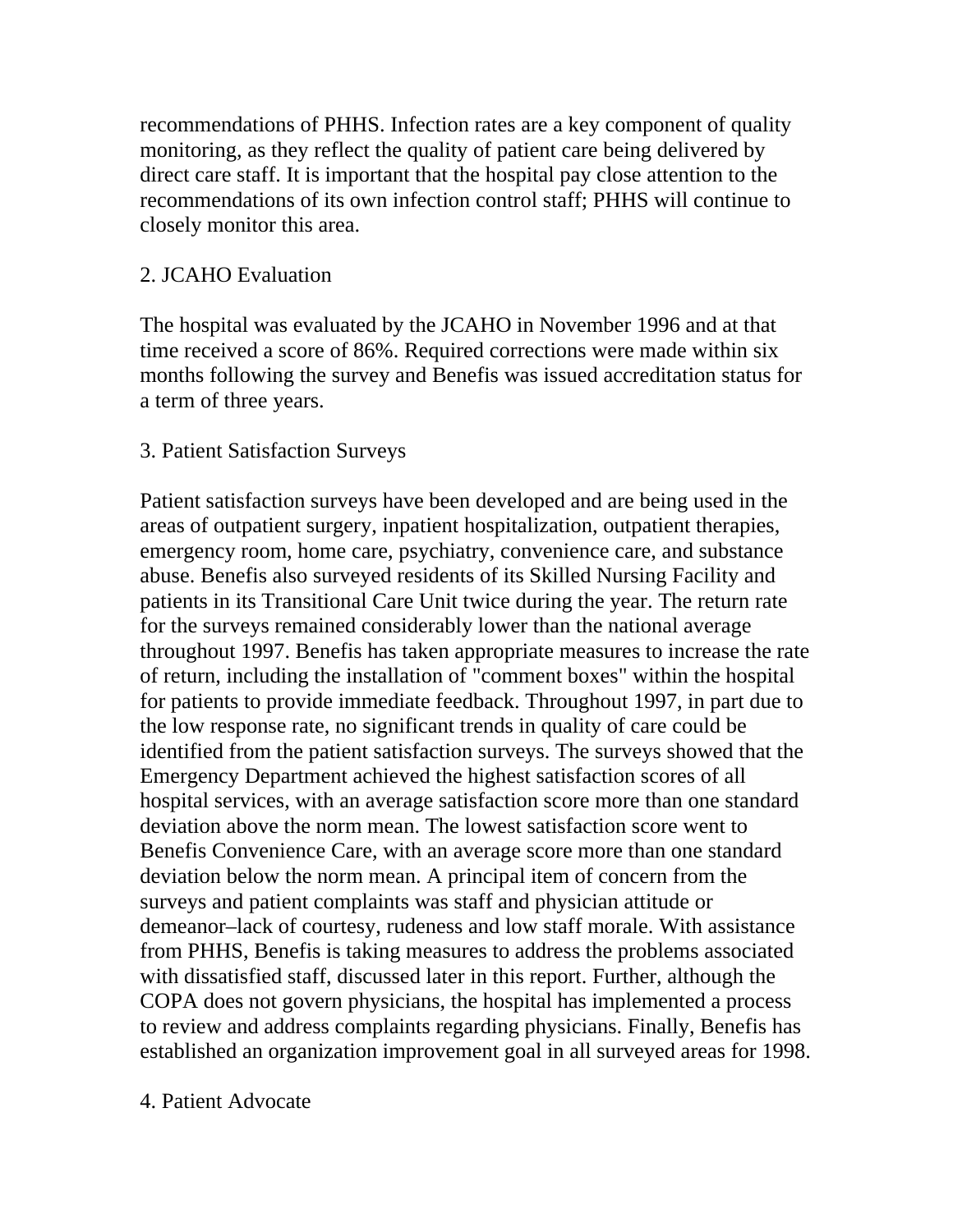Benefis has, in compliance with section 2.17 of the terms and conditions, also established a patient advocate position within the hospital to review patient complaints about quality of care. The patient advocate program, in the Department's view, has proven to be one of the most successful steps the hospital has taken since consolidation. A detailed complaint procedure was developed by the hospital, requiring quick response from hospital staff and an objective review by the patient advocate, as well as referral to the Community Health Council if the patient is not satisfied. The patient advocate, Debby DeMott, investigated an estimated 120 to 200 complaints during 1997 and established a case review process involving patients and staff. She has promptly responded to complaints and has worked with hospital improvement committees to implement recommendations. Ms. DeMott resolved patient complaints in an average of 11.7 days. PHHS recommended that the hospital include the Patient Advocate as a member of its quality assurance committee. Benefis has successfully adopted this recommendation. The Patient Advocate's report is shared quarterly with the Board of Directors' Continuous Improvement Committee and used to help identify areas of concern. Nearly all of the patients with whom Ms. DeMott has worked have been satisfied with the ultimate outcome of the complaint resolution process.

The PHHS Department received eight patient complaints between July 1996 and December 1997 that were either referred by the Department of Justice or brought directly to PHHS. All complaints were thoroughly investigated and resolved in a timely manner.

### 5. Staffing Ratios

Section 2.14 of the COPA requires the hospital to collect and provide data in its annual report concerning staffing ratios (including but not limited to the average number of hours of patient care delivered per patient and the ratio of Registered Nurses to Licensed Professional Nurses and other care givers such as nurses' aides). The COPA also requires a comparison of this data to other health care facilities of similar size throughout the country.

Benefis's report states that although employee staffing ratios are calculated for each nursing unit on a quarterly basis, it is difficult to obtain comparable statistics from other health care facilities of similar size. On a hospital-wide basis, Benefis's staffing ratios are significantly higher than comparable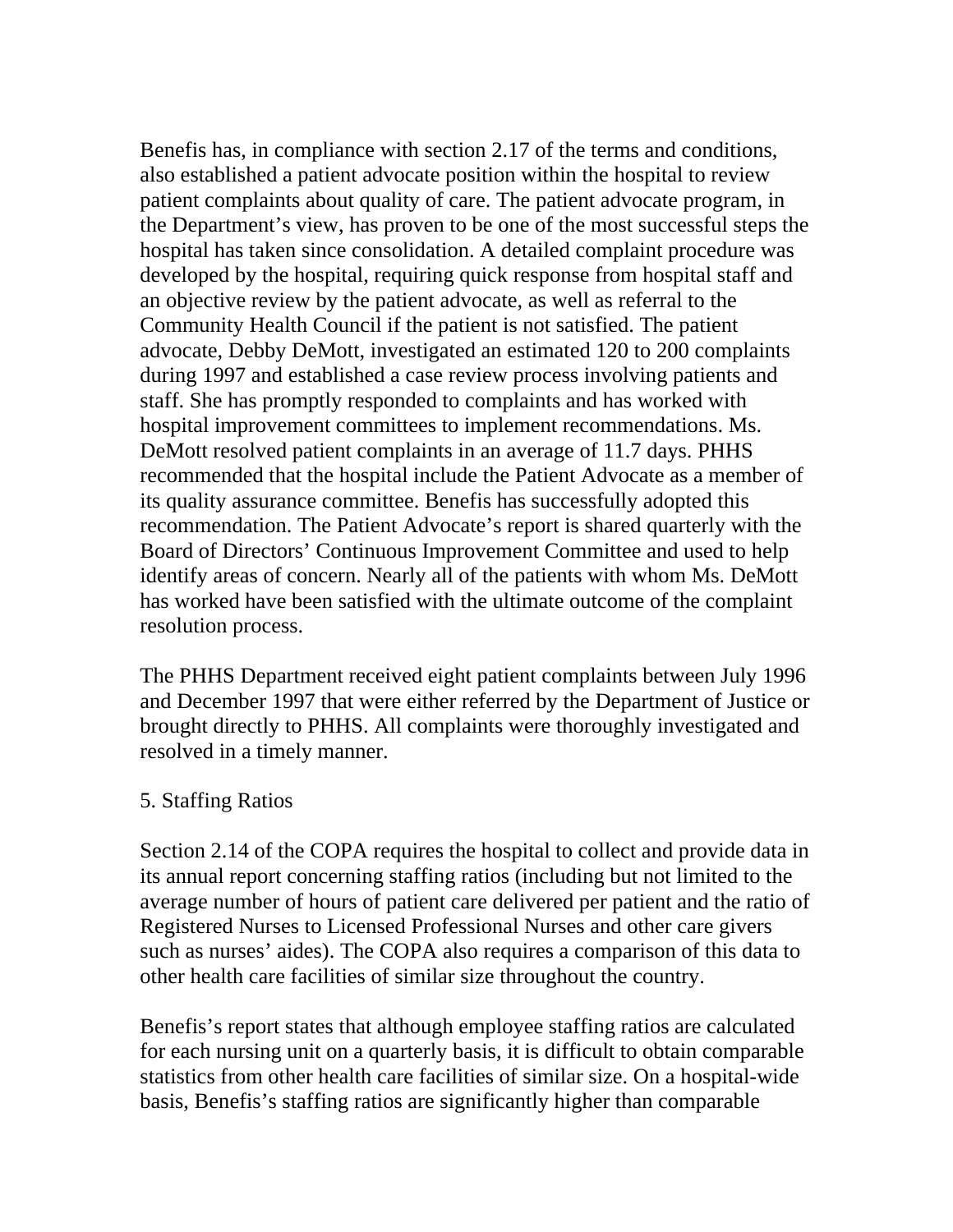hospitals nationwide. Benefis has provided little analysis concerning the average number of hours of patient care delivered per patient or the ratio of Registered Nurses to Licensed Professional Nurses and other care givers such as nurses' aides.

PHHS reports that staffing levels have not changed significantly due to layoffs or reduction in force. Voluntary terminations by staff have had some impact, particularly in providing adequate coverage for all departments. Both in comments from the public and in reviews conducted by PHHS, concerns have been raised regarding the adequacy of recruitment and training of new nursing staff, traveling nurses and float staff. Mergers often result in higher staff turnover during the transition period, and some temporary disruption is to be expected. However, as discussed further below, the Department remains concerned that Benefis must continue to improve its relationship with employees and ensure that patient care is not compromised.

### 6. Physician Surveys

Pursuant to section 2.15 of the COPA, survey instruments for both employees and physicians were developed and approved by PHHS. The physician survey was distributed in November 1997 to 210 physicians. Thirty-five percent (35%) were returned. Due to the relatively low rate of return and as a result of feedback from several physicians, the hospital has agreed to modify the physician survey to more accurately reflect the medical environment and issues at Benefis Healthcare. A medical staff committee is being developed to address this and other issues. The results of the physician survey indicate a need for the hospital to work more closely with its medical staff to improve communication and the overall relationship between physicians and the hospital. The top five priorities for improvement identified from the physician survey are:

Availability of supplies and equipment

Overall quality of care delivered

Administrative support in Cardiology

Medical leadership in medicine

Speed of medicine delivery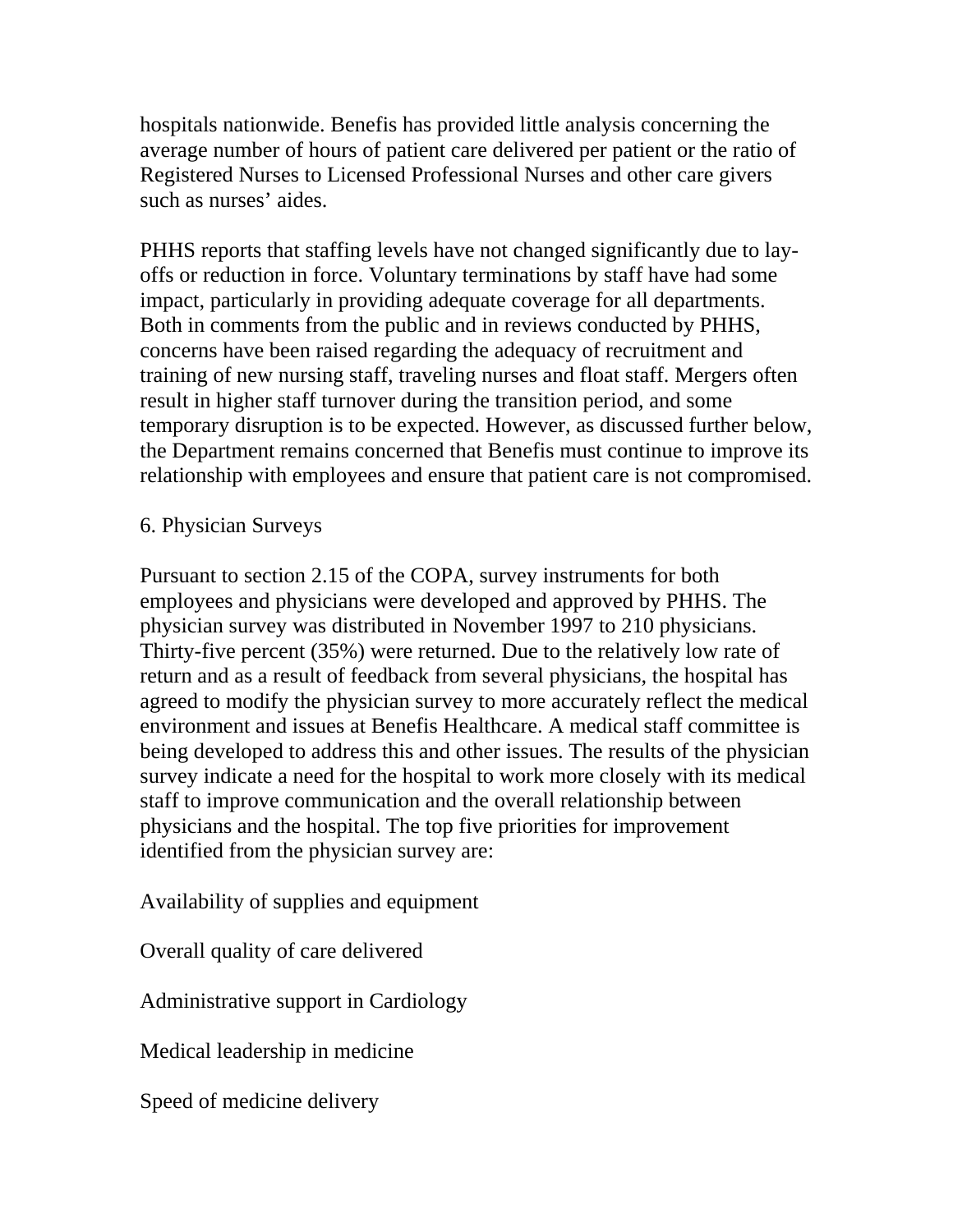Benefis plans to develop individual task forces to address each of the top 20 priorities, including the five listed above. Each task force would be composed of an administrative team leader, four or five physicians, and a member of the hospital's management staff. Coordination of the committees would be the responsibility of the Continuous Improvement Committee of the Board of Directors.

#### 7. Employee Surveys

Employee surveys also showed significant room for improvement. The employee satisfaction survey was conducted in November 1997 and distributed to 940 employees. The hospital's composite score was 53.8, compared to a national norm of 61.2 for organizations of similar size, not all of which were hospitals. The top five survey categories identified as needing improvement were: Other Employee Attitudes; Acknowledgment of a Job Well Done; Manager Response Style to Problems; Level of Pride Felt; and Adequacy of Supervisor Support. Benefis has developed a plan to address each of these areas and recognizes the seriousness of having low employee satisfaction. Many of the problems appear to be the result of the stress and confusion associated with the transition from two hospitals to a single institution. Although departmental functions were consolidated, many managers were still traveling frequently between the East and West campuses and had little time to address problems of the employees. With attrition, several mid-level managers were promoted from employee ranks; they were trying to assume new responsibilities while having to help their work units keep up with regular duties until staffing levels stabilized.

In addition to the surveys, several complaints were made by employees directly to the Department of Justice or to PHHS. A majority of the complaints concerned issues over which the Department has no direct authority, including the hospital's employee benefit package and disparity in salaries between employees of different campuses. However, the Department has made Benefis aware of these concerns and the hospital indicates that establishment of a single set of wage scales and employee benefits is nearing completion. PHHS staff investigated one complaint involving staff shortages in the critical care and intensive care areas; it found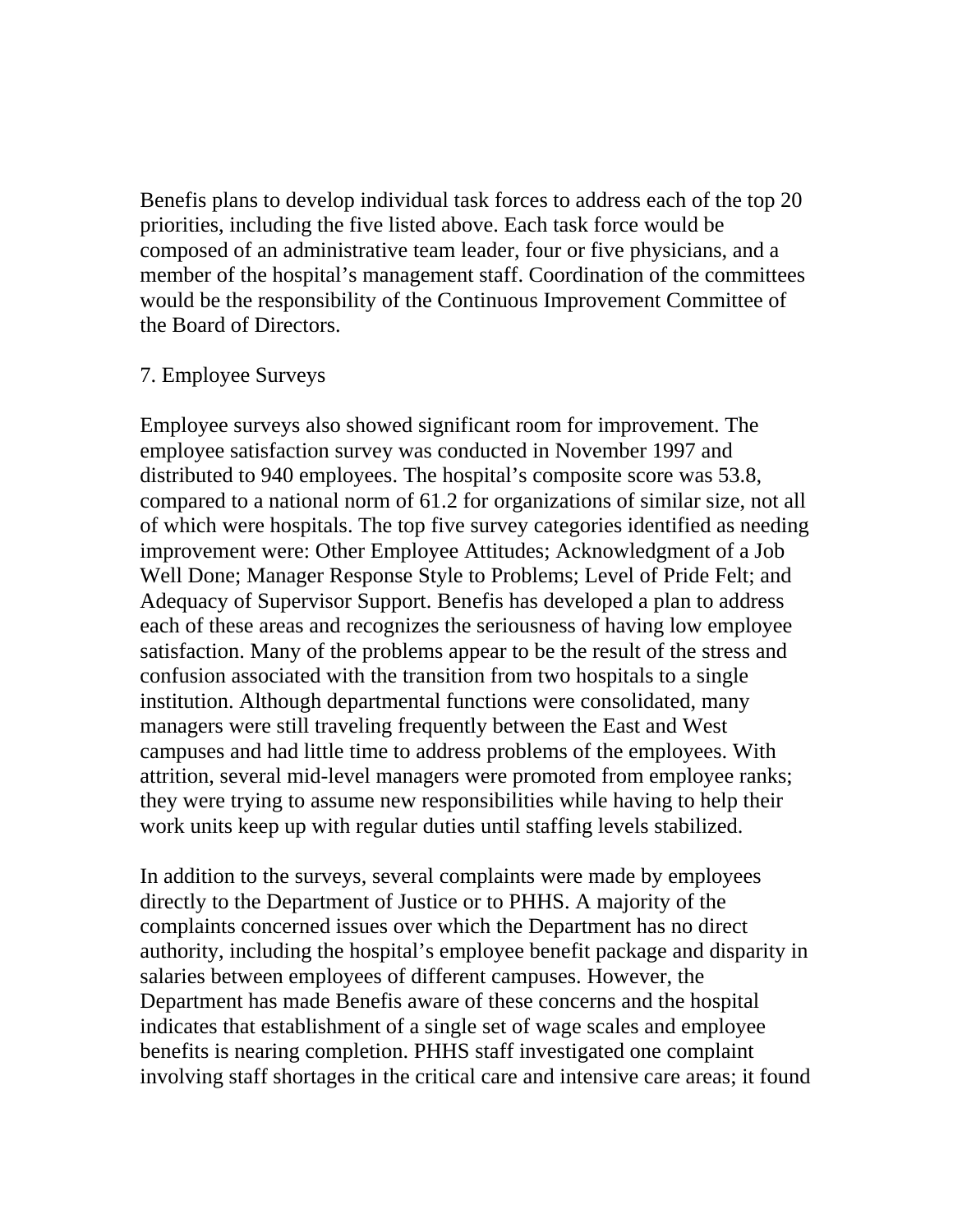that although there were shortages in those areas, the hospital was replacing those staff positions and using qualified traveling nurses to fill the vacancies.

The Department is hopeful that, with Benefis's recent efforts, employee morale is improving. To its credit, Benefis accomplished the transition without significant layoffs. In fact, its employee turnover rate for 1997 was only 2% above the national average for hospitals. The Department has no authority to intervene in the hospital's labor relations issues but, to the extent such matters affect quality of care, the Department and PHHS will continue to closely monitor the hospital's efforts in implementing corrective action plans to ensure that staff morale and communication improve. Additionally, PHHS will monitor the hospital's efforts to recruit, retain and train core staff, particularly in the critical care areas.

### C. Charitable Contributions

Section 3.1 of the COPA requires Benefis to continue at least the same level of charitable services that Columbus and MDMC previously provided, including annual adjustments for inflation, funding for charitable programs, and the provision of medical services for low-income persons. Benefis has met and exceeded this requirement of the COPA, providing in 1997 \$1.9 million of charity care–the equivalent of 1.3% of its gross revenues for the year–an increase of approximately \$200,000 over the 1996 level. Benefis also provided significant amounts of non-billed and subsidized services, including educational programs, counseling, and health screening. Benefis's charitable services are exemplary, and have even been expanded in 1998. The Department cautions, however, that additional amounts spent on charity care cannot be a substitute for lower prices to all health care consumers in order to meet the revenue cap requirements.

### D. Community Health

Benefis also established and funded, as required by section 3.3 of the COPA, a community health council, now known as the Regional Community Health Council, which held its first meeting in October 1996 and met regularly during 1997. The health council has 12 members representing a variety of interests and organizations in the service area and receives limited staff support from Benefis. The council publishes notice of each of its meetings and has established a web page and a toll-free phone number. The council established bylaws for its operating procedure and conducted some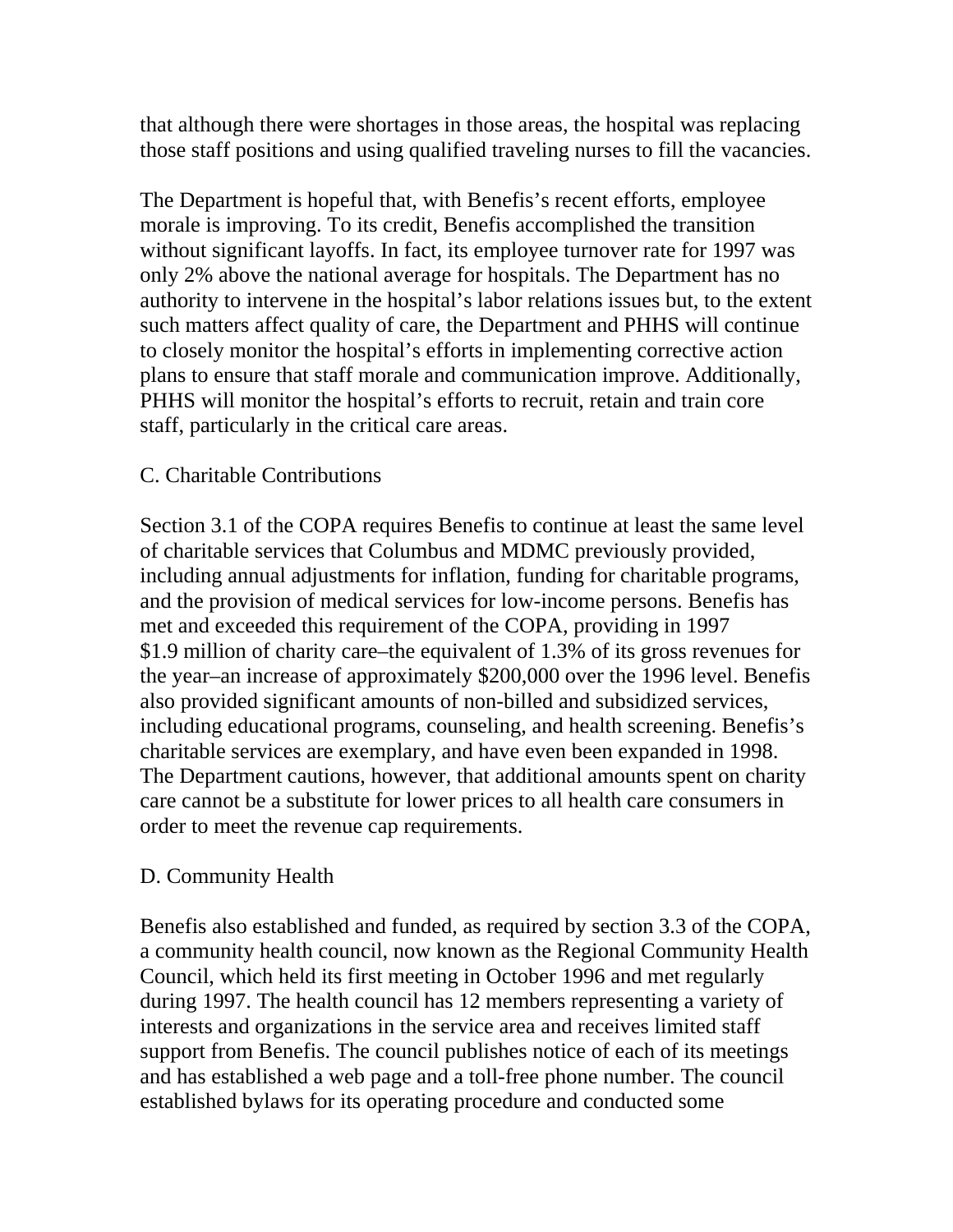community outreach activities, consisting primarily of providing talks to local organizations and publishing an update in the bimonthly Great Falls Today magazine. In 1997, the council received fewer than five consumer complaints from hospital patients and took appropriate investigative action in each case. The council also reviewed and participated in the Certificate of Need process involving proposed new ambulatory surgery centers.

Council members, who volunteer their time, have worked diligently to establish the council as a useful and productive community partner in identifying and planning community health needs and facilitating the delivery of health care services. However, the independent auditor's report concludes that the council has not made a significant impact on establishing health goals and strategies for the region or on developing greater levels of cooperation. The auditor notes that this may be attributable in part to the lack of permanent staffing available to the council.

The council plans to concentrate its efforts toward building healthier communities within the 15-county service area, beginning with Cascade County. It will also play a significant part in determining the appropriate disposition of any surplus revenue generated by Benefis in excess of the revenue cap, should that be necessary.

The Department is confident that the health council can play a valuable role in linking Benefis to the community and in fostering better communication and identification of health needs and opportunities. The council should establish a 12-month work plan each year and determine whether it has a need for permanent staff or whether any other changes should be made in its composition or method of operation.

Additionally, the hospital should consider whether there are opportunities to make better use of the council in its community outreach efforts. In a 1997 survey conducted by the American Hospital Association, entitled 1997 AHA Annual Survey, Healthcare InfoSource, Inc., and reported to the Department of Public Health and Human Services, Benefis answered "no" to the following questions regarding "community orientation":

Does your hospital have a long-term plan for improving the health of the community?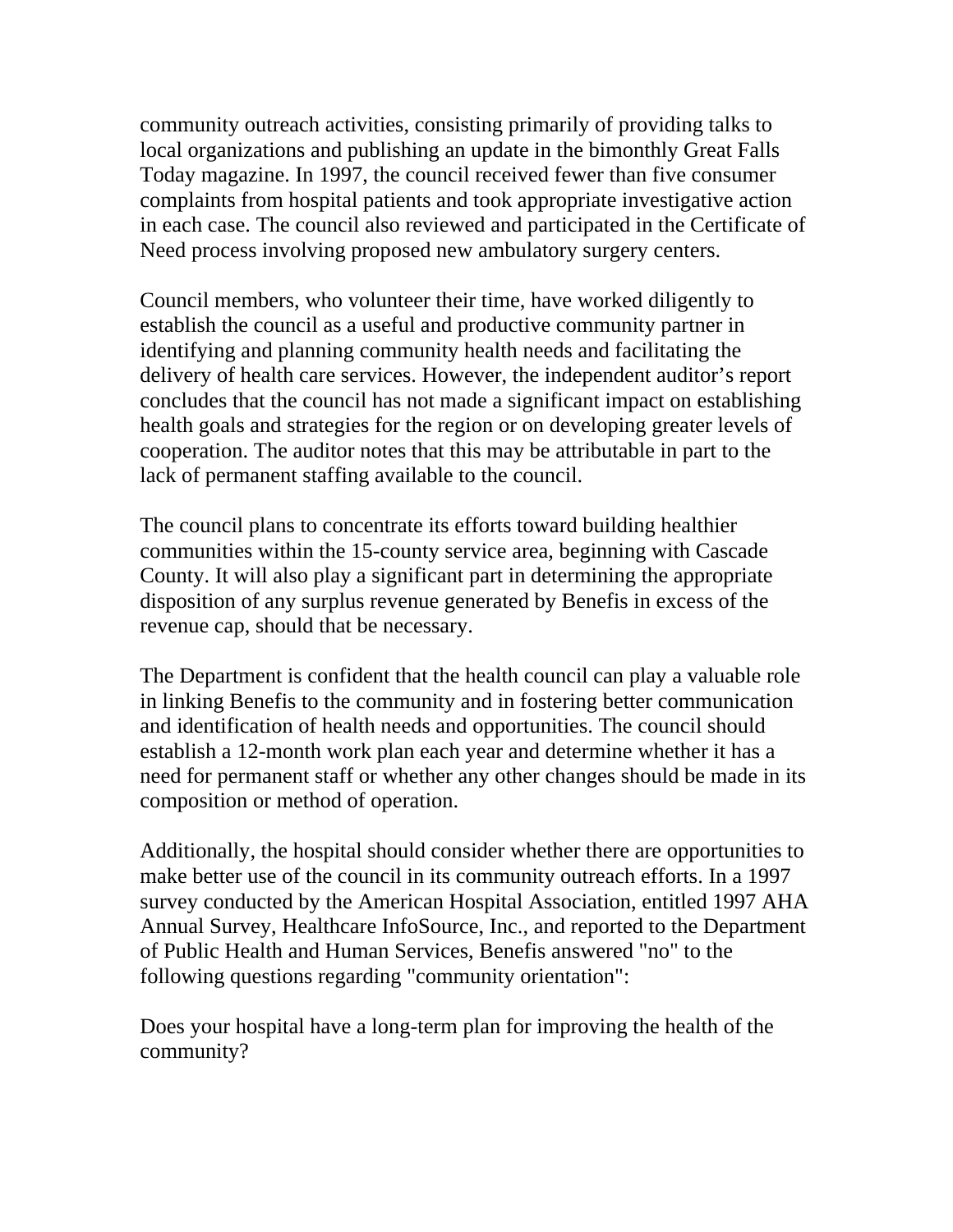Does your hospital work with other providers, public agencies, or community representatives to conduct a health status assessment of the community?

Does your hospital use health status indicators (such as rates of health problems or surveys of self-reported health) for defined populations to design new services or modify existing services?

Does your hospital work with other local providers, public agencies, or community representatives to develop a written assessment of the appropriate capacity for health services in the community?

Although hospital management later indicated its responses were not entirely accurate, the survey is signed by Benefis's CEO and at a minimum shows that upper management employees who assisted in its completion have the impression that these things are not being done. The Regional Community Health Council could serve a valuable function in establishing a long-term plan for improving community health, in conducting a community health status assessment, and in developing an assessment of the appropriate capacity for health services in the community. In short, the hospital should incorporate the council into its health strategy planning and community health efforts and take advantage of the resources available through the council's membership.

### E. Access to Health Care Services

The Department finds that Benefis is in compliance with section 4 of the terms and conditions pertaining to the provision of services. With the exception of hospital-based abortion services, the hospital continues to provide all services previously provided at MDMC or Columbus. With respect to abortion services, MDMC complied with section 4.6 of the COPA by providing a cash gift to Intermountain Planned Parenthood in the amount of \$250,000, interest from which is to be used to cover expenses identified in section 4.6. The Department recently approved the release of approximately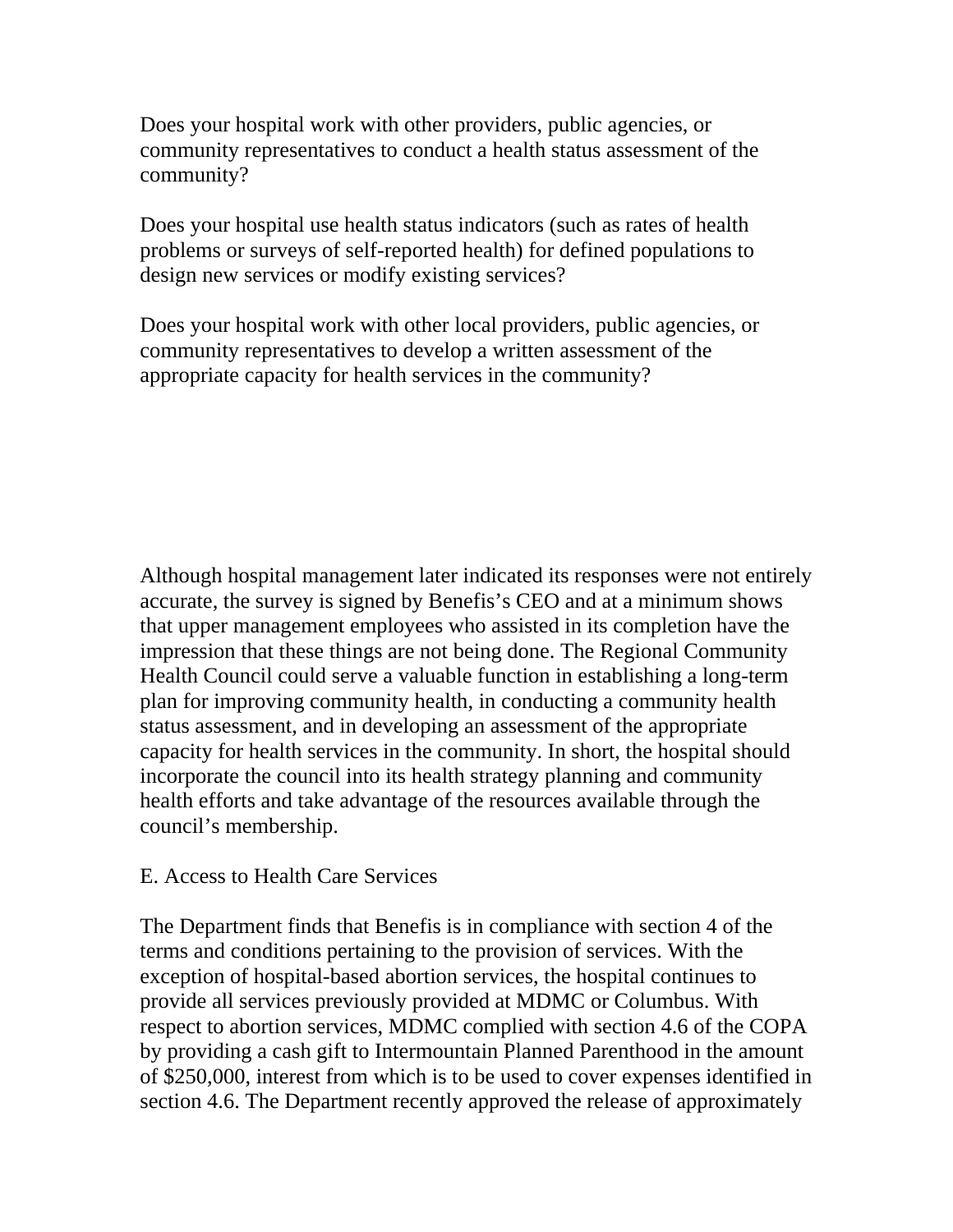one-half the principal amount to Intermountain Planned Parenthood, based upon a finding that the entire amount was not necessary to maintain a stable source of funding for the travel costs associated with out-of-town, hospitalbased abortion services.

## F. Referral Practices

Referral practices have generated several complaints during the first 18 months of the consolidated operations. In compliance with section 6.5, the hospital submitted and the Department approved policies used to inform unassigned patients of the availability of follow-up care after receiving emergency room services. The Department received complaints from other health care providers in the area of home health referrals and referrals to cardiologists. As a result of those complaints, the Department conducted several interviews and reviewed the requirements of the referral policies with Benefis management staff. Some changes were made in the policies to clarify terms such as "unassigned," and the Department has emphasized to the hospital the importance of making sure hospital staff comply with these policies. At this time, it does not appear that Benefis is violating any terms of the COPA concerning referral policies, but this is an area that the Department will continue to monitor. Benefis should continue to work with its staff to make sure the non-discriminatory referral policies are followed and that no particular physicians' group or ancillary service provider is given preferential treatment, whether or not affiliated with the hospital.

### G. Competition

One of the Department's primary concerns in granting the COPA was to ensure that the increase in economic power resulting from the consolidation did not adversely impact competition among health care providers. On two separate occasions during this reporting period Benefis has used its resources to challenge Certificate of Need applications by competing health care providers. For example, shortly after the consolidation was approved, the hospital challenged a CON application filed by a home health agency that would have competed with the hospital's own home health services. As mentioned above, complaints also were raised with the hospital's referral practices to home health care providers. More recently, the hospital again became involved with a CON proceeding regarding a competing outpatient surgical center. Although each of these matters has been resolved, the Department believes that these challenges adversely and unnecessarily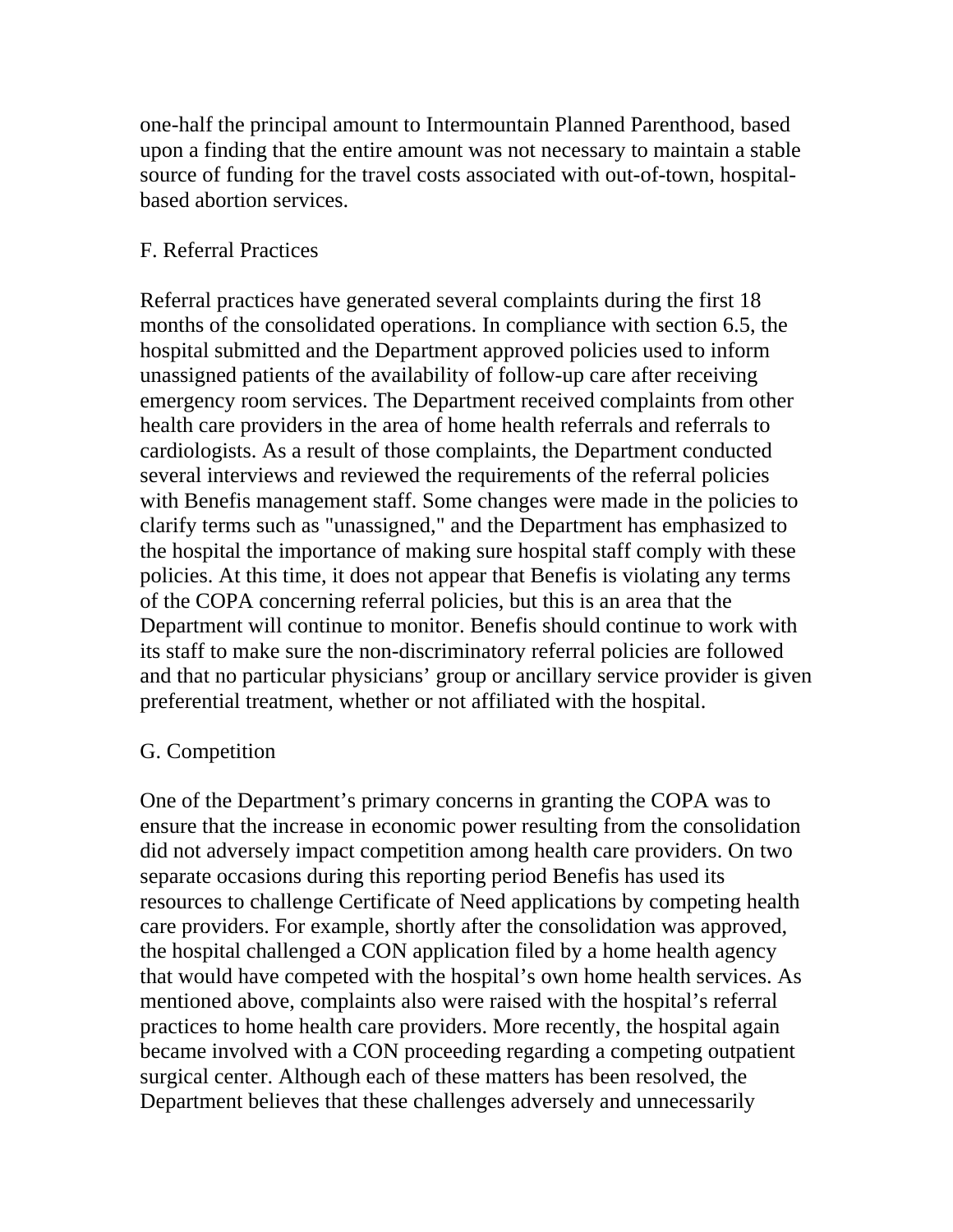affected the hospital's relationships with physicians, other health care providers, and the community by creating the impression that Benefis is more concerned about preventing competition than about dedicating its resources to the exclusive purpose of providing quality service to health care consumers. While the Department cannot prevent Benefis from invoking the provisions of the Montana Certificate of Need laws, the Department will continue to closely monitor Benefis's conduct in relation to competing health care providers to ensure that competition is not harmed.

## H. Other Conditions

The Department finds that Benefis is complying with other terms and conditions of the COPA not specifically discussed previously in these findings.

## III. CONCLUSION

The Department concludes that Benefis is working toward the objectives of the COPA and has made considerable progress. The hospital achieved significant price reductions in 1997 and has satisfied the revenue cap requirements for the first full period of analysis (July 1996 through December 1997).

Objective data shows that quality of care has not deteriorated since the consolidation, but the hospital needs to continue action to ensure that quality is maintained and improved. Some negative perceptions about the consolidation persist--on the part of the public, the medical community, and the hospital's own employees. The Department encourages Benefis to continue its efforts in community outreach and internal communication, training, and other human resource improvements to eliminate these perceptions.

Charity care meets and even exceeds the requirements of the COPA, but more effort could be made to incorporate the health council into the hospital's community outreach and health planning efforts.

Comments on these preliminary findings will be accepted until February 1, 1999. Comments should address the extent to which the consolidation has affected hospital-based health care costs, quality of health care services